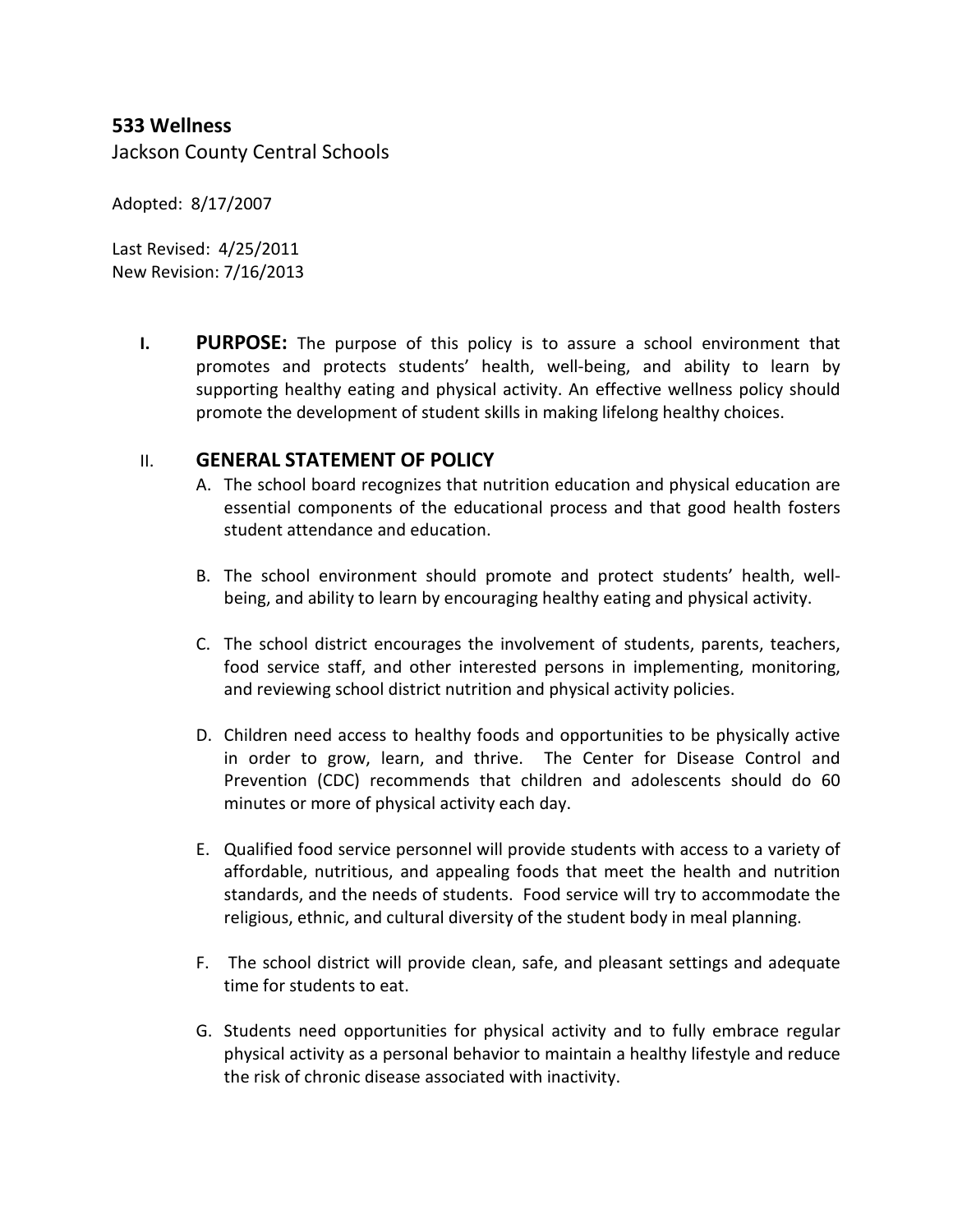H. The school district recognizes that parents and guardians have a primary and fundamental role in promoting and protecting their children's health and wellbeing.

# III. **GUIDELINES**

- A. Food and Beverages Available at School
	- 1. Food and beverages available during the school day should include a variety of healthy choices that are of excellent quality, appealing to students, and served at the proper temperature.
	- 2. Food and beverages available during the school day should promote and encourage student consumption of a healthy diet. This will include a diet rich in fruits, vegetables, whole grains, low-fat and non-fat dairy, and protein foods that are low in total and saturated fat, sodium and refined sugar, and have no trans-fat.
	- 3. Students are not allowed to consume or have energy drinks including but not limited to:(e.g. Red Bull, Rockstar, Amp, and Monster) in school or at school functions due to the potential for negative health effects related to these beverages. This includes prior to sporting events or practices.
	- 4. The school district will provide students access to hand washing or hand sanitizing before they eat meals or snacks.
	- 5. The school district will make every effort to provide students with sufficient time to eat after sitting down for school meals and will schedule meal periods at appropriate times during the school day.
	- 6. The school district will discourage tutoring, club, or organizational meetings or activities during mealtimes, unless students may eat during such activities.

# B. Foods and Beverages Available from Food Service

- 1. The school district will provide healthy and safe school meal programs that strictly comply with all federal, state, and local food safety and sanitation regulations. Hazard Analysis and Critical Control Points (HACCP) plans and guidelines shall be implemented in school meal programs to prevent foodborne illness in schools.
- 2. The food service program will promote healthy food choices through menu preparation, food choices, and information for students.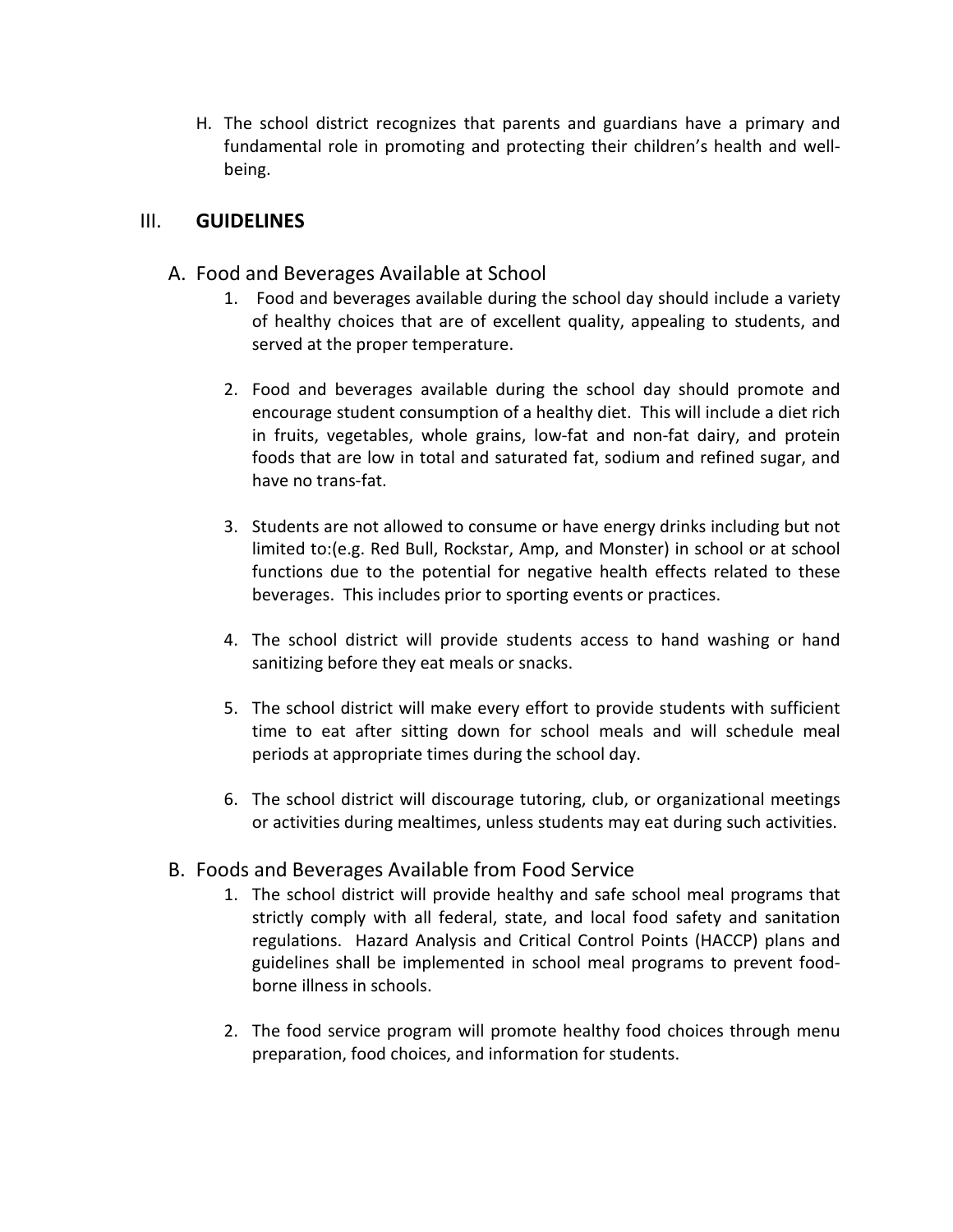- 3. The school district will support the development of farm to school programs to help students eat more nutritious foods and promote healthier lifelong eating patterns, support the local economy and local farmers, and teach students about the origins of their foods and how their food is grown.
- 4. As part of the school district's responsibility to operate a food service program, all food service personnel shall have adequate pre-service training in food service operations and regularly participate in professional development activities that address requirements for Child Nutrition Programs, menu planning and preparation, food safety, strategies for promoting healthy eating behaviors, and other appropriate topics.
- 5. The school district food service director will be responsible for the school districts food service program. Duties include helping all school stakeholders meet the nutrient guidelines for food and beverages available to students during the school day.
- 6. The school district will make every effort to eliminate any social stigma attached to, and prevent the overt identification of, students who are eligible for free and reduced-price school meals foods and beverages available to students during the school day and at school sponsored events.
- 7. Students will be encouraged to participate in the School Breakfast Program (SBP) and National School Lunch Program (NSLP).
- 8. Research supports that breakfast is an important meal for student readiness to learn. The school food service will offer breakfast and/or a la carte options in the morning that meet the following criteria:
	- a. Beverages available: 1% or skim milk, 100% fruit juice, or water
	- b. Food Offered at breakfast should meet the nutrient criteria established by the Health Hunger Free Kids Act.
- 9. A la carte lines offered will meet nutrition guidelines
- C. Food & Beverages provided from the School, Outside of School Food Service
	- 1. Foods available in vending and concessions should include a variety of choices of nutritious foods, such as fruits, vegetables, whole grains, and low-fat or nonfat dairy foods.
		- 2. Classroom birthday celebrations will not include food or beverages. Alternative ways to recognize birthdays are offered by classroom teachers.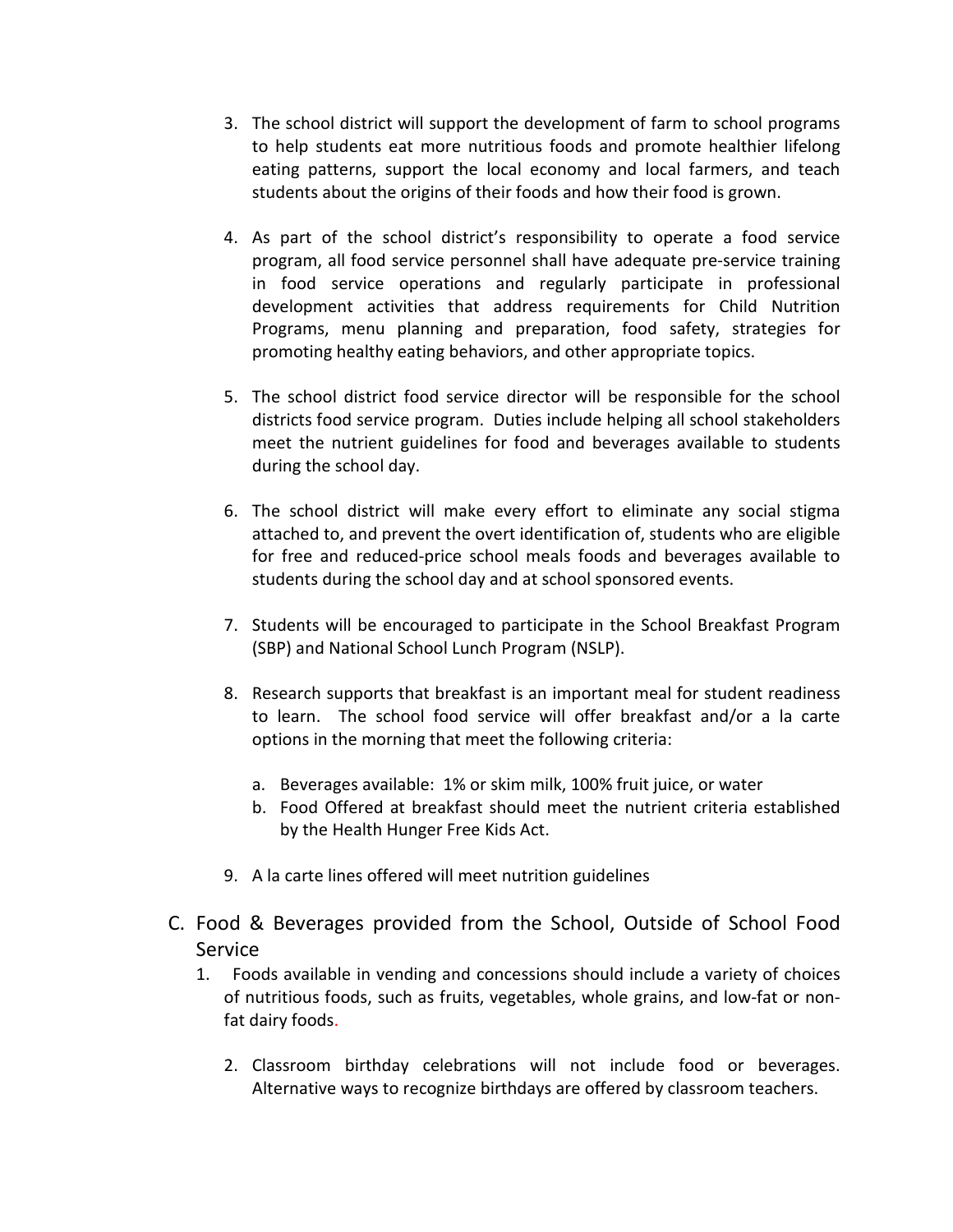3. Classroom parties or celebrations that recognize holidays or special events may include food brought into the classroom. Classroom teachers will encourage healthy food choices according to Appendix A. Holidays excluded from the nutrition guidelines include Halloween, Christmas, and Valentine's Day. If a classroom teacher has a tradition of celebrating additional holidays in the classroom with food, preapproval from administration is required. Food brought into the classroom to share with students should be store bought and not homemade.

## D. Nutrition Education and Promotion

- 1. The school district will encourage and support healthy eating by students and engage in nutrition promotion that is:
	- a. offered as part of a comprehensive program designed to provide students with the knowledge and skills necessary to promote and protect their health;
	- b. part of health education classes as well as classroom instruction in subjects such as math, science, language arts, social sciences, and elective subjects, where appropriate; and
	- c. enjoyable, developmentally appropriate, culturally relevant, and includes participatory activities, such as contests, promotions, taste testing, and field trips
- 2. Classroom education will complement physical education by reinforcing the knowledge and self-management skills needed to maintain a physically active lifestyle and to reduce time spent on sedentary activities and time in front of a screen (television, computer).
- 3. Classroom education promotes fruits, vegetables, whole grain products, low fat and non-fat dairy products, healthy food preparation methods, and health enhancing nutrition policies.
- 4. The school district will encourage all students to make age appropriate, healthy selections of foods and beverages, including those sold individually outside the reimbursable school meal programs, such as through a la carte [snack] lines, vending machines, and student stores.
- 5. Schools will not use foods or beverages as rewards for academic performance or good behavior (unless this practice is allowed by a student's individual education plan or behavior intervention plan) and will not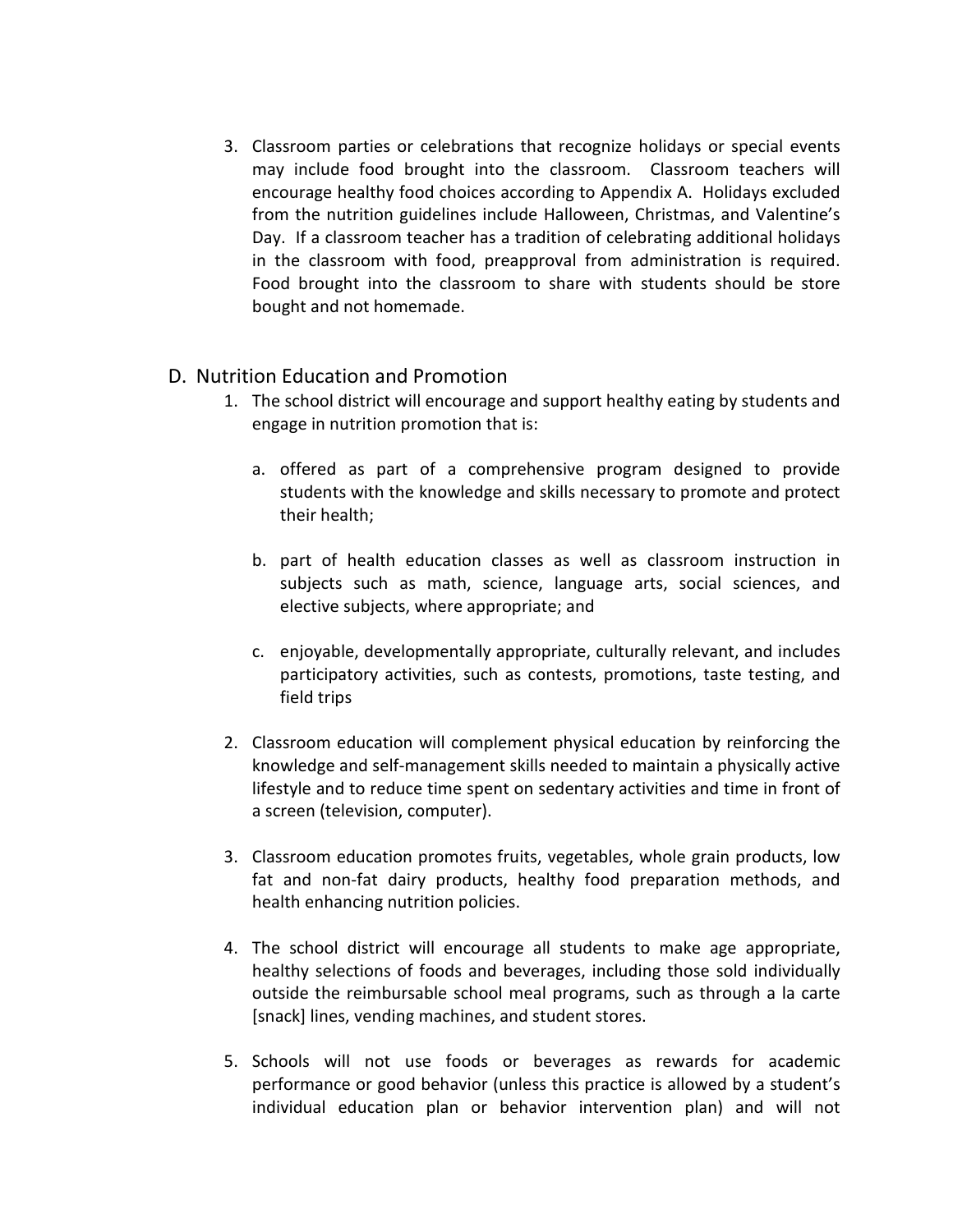withhold food or beverages as punishment. If an individual student's Individualized Education Plan (IEP) outlines the use of food for behavior modification, a teacher may use food as a reward for that student. But, food shall be used as a last alternative for behavioral modification as part of an IEP, and teachers should minimize classroom use and provide healthy food when available. Teachers shall use physical activity as a reward for academic performance or good behavior, as appropriate.

- E. Physical Activity
	- 1. The district will evaluate ways to meet physical education recommendations suggested by national and state standards as well as the National Association for Sport and Physical Education (NASPE), including adopting and implementing curriculum that connects and demonstrates the interrelationship between physical activity, good nutrition and health, according to NASPE standards.
	- 2. Elementary students shall have at least 20 minutes a day of supervised recess, preferably outdoors, during which schools should encourage moderate to vigorous physical activity and provide space, equipment and an environment that is conducive to safe and enjoyable activity.
	- 3. Students in all grades shall be provided opportunities for physical activity beyond and in addition to physical education. Classroom health education shall complement physical education by reinforcing the knowledge and selfmanagement skills needed to maintain a physically active lifestyle and to reduce time spent on sedentary activities such as watching television. Opportunities for physical activity shall be incorporated into other subject lessons and can be used as reinforcement, reward and celebration for achievement, positive behavior, and completion of assignments. Classroom teachers shall provide short physical activity breaks before testing, between lessons or classes, as appropriate.
	- 4. The school district will encourage walking and bicycling to school as preferred modes of transportation for students who reside within close proximity to the school.
	- 5. When appropriate, the district shall work together with public works, public safety and/or police departments to make it safer and easier for students to walk and bike to school.
	- 6. The district will provide periodic bicycle and walk safety programming for students.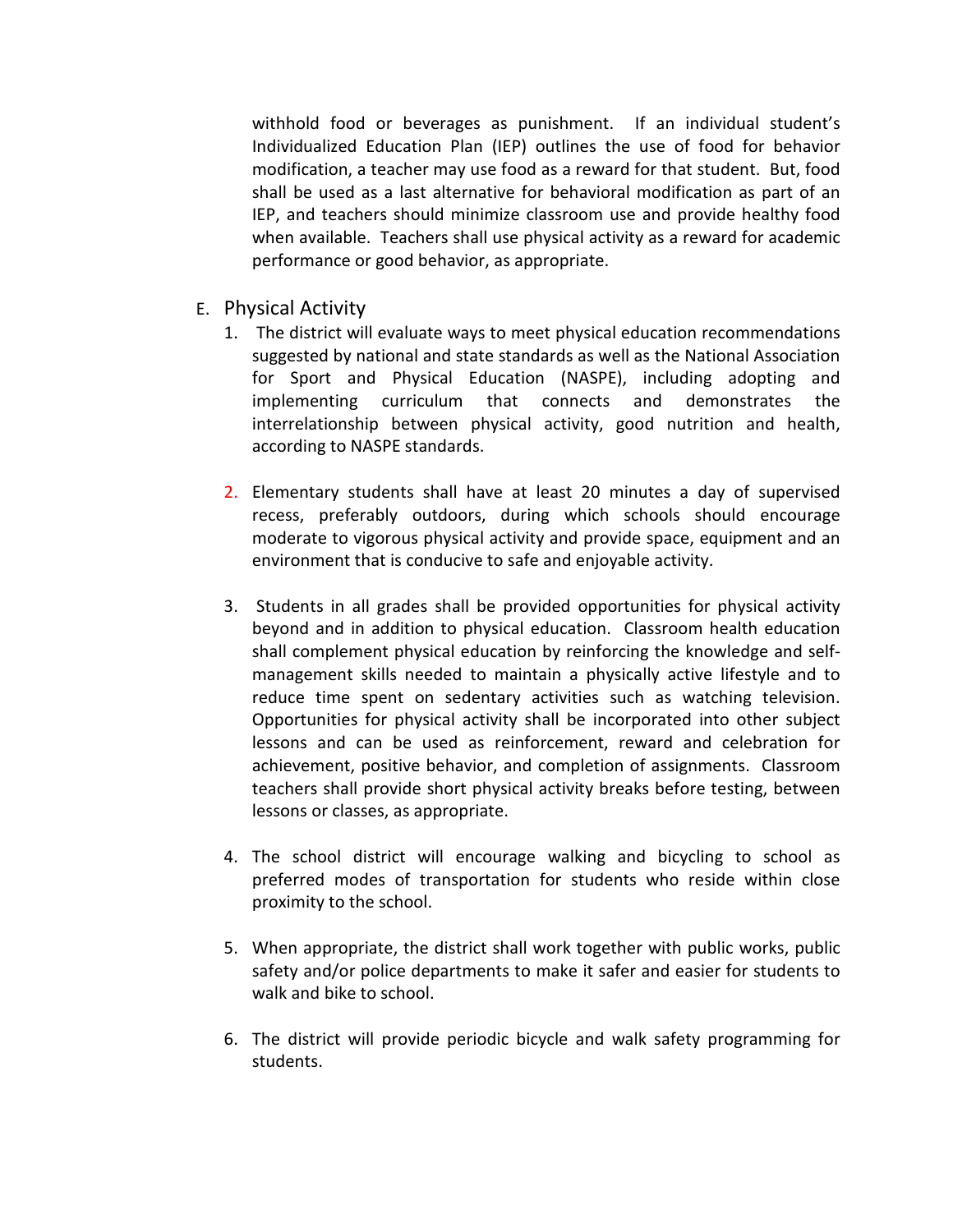- F. Communication with Parents
	- 1. The school district will support family involvement to promote a healthy diet and daily physical activity for their children.
	- 2. The school district encourages parents to pack healthy lunches and snacks and refrain from including beverages and foods without nutritional value. Parents are encouraged to follow the school nutrition guidelines. See Preferred Snacks and Beverages for suggestions of preferred lunch and snack ideas.
	- 3. The school district will provide information about extracurricular activities and will support families' efforts to provide their children with opportunities to be physically active outside of school. Support shall include sharing information through the school website, newsletters, notes or other take-home materials.
	- 4. The school district will post and update the Wellness Policy on the school's website.

## **IV. IMPLEMENTATION AND MONITORING**

- A. The superintendent or designee will ensure compliance with the wellness policy and will provide an annual report of the school district's compliance with the policy to the school board.
- B. The school food service director will implement and monitor those sections of the Wellness Policy related to the operation of the food service program.
- C. Building principals will implement and monitor those sections of the Wellness Policy related to classroom instruction and activities, physical activity, and nutrition education.
- D. Wellness Committee will review implementation and suggest changes.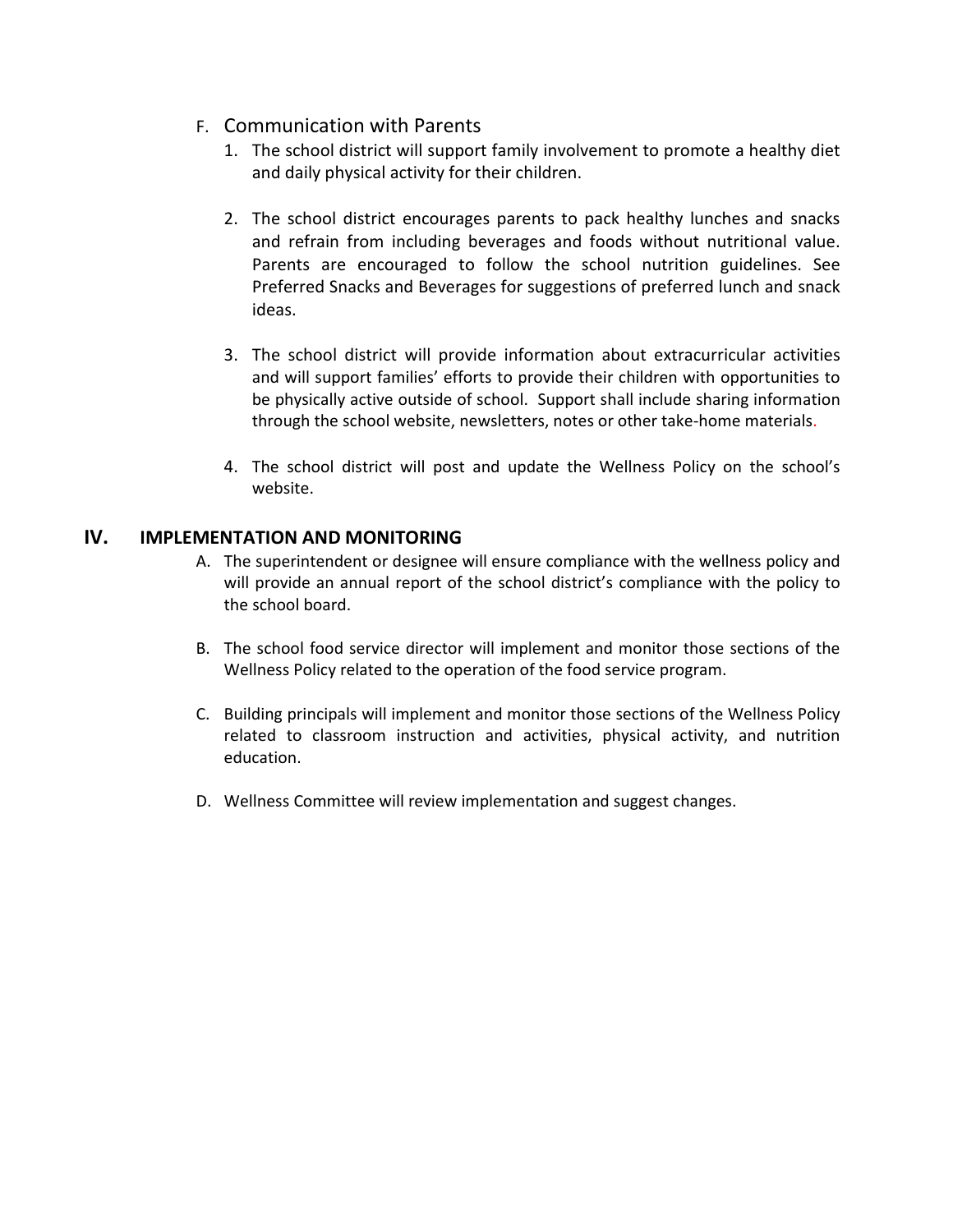# **Preferred Snacks and Beverages**

String cheese Low fat cheese Cottage cheese Hard boiled eggs Raisins Fresh vegetables (celery, carrots, peppers, cucumbers, cherry tomatoes, snap peas, broccoli, etc) Fresh fruits (bananas, apples, peaches, grapes, strawberries, blackberries, etc.) Fruit cups in 100% juice Applesauce (unsweetened) Graham crackers Low fat yogurt Whole grain tortilla chips **Crackers** Popcorn

Dips - peanut butter, salsa, low fat dressings, hummus, fat free cream cheese, guacamole

Beverages - water, 1% or skim milk, 100% fruit juice

School staff would like to offer healthy foods and beverages to students, but it is often difficult to define "healthy" food or beverage. The following criteria, which are based on the Institute of Medicine's recommendations from the "Nutrition Standards for Foods in School" (2007), are meant to serve as a guideline for how to evaluate the healthfulness of foods and beverages offered to students in schools. These nutrient guidelines are particularly helpful when evaluating the healthfulness of pre-prepared and portioned foods available from vendors.

*Legal References*: 42 U.S.C. § 1751 *et seq.* (Richard B. Russell National School Lunch Act) 42 U.S.C. § 1771 *et seq.* (Child Nutrition Act of 1966) P.L. 108-265 (2004) § 204 (Local Wellness Policy) 7 U.S.C. § 5341 (Establishment of Dietary Guidelines) 7 C.F.R. § 210.10 (School Lunch Program Regulations) 7 C.F.R. § 220.8 (School Breakfast Program Regulations) *Local Resources*: Minnesota Department of Education, www.education.state.mn.us Minnesota Department of Health, www.health.state.mn.us County Health Departments Action for Healthy Kids Minnesota, www.actionforhealthykids.org Healthy-Hunger Free Kids Act of 2010, [http://www.fns.usda.gov/cnd/governance/legislation/cnr\\_2010.htm](http://www.fns.usda.gov/cnd/governance/legislation/cnr_2010.htm)

Action Guide for School Nutrition and Physical Activity Policies, <http://www.sde.ct.gov/sde/cwp/view.asp?a=2678&q=322436>